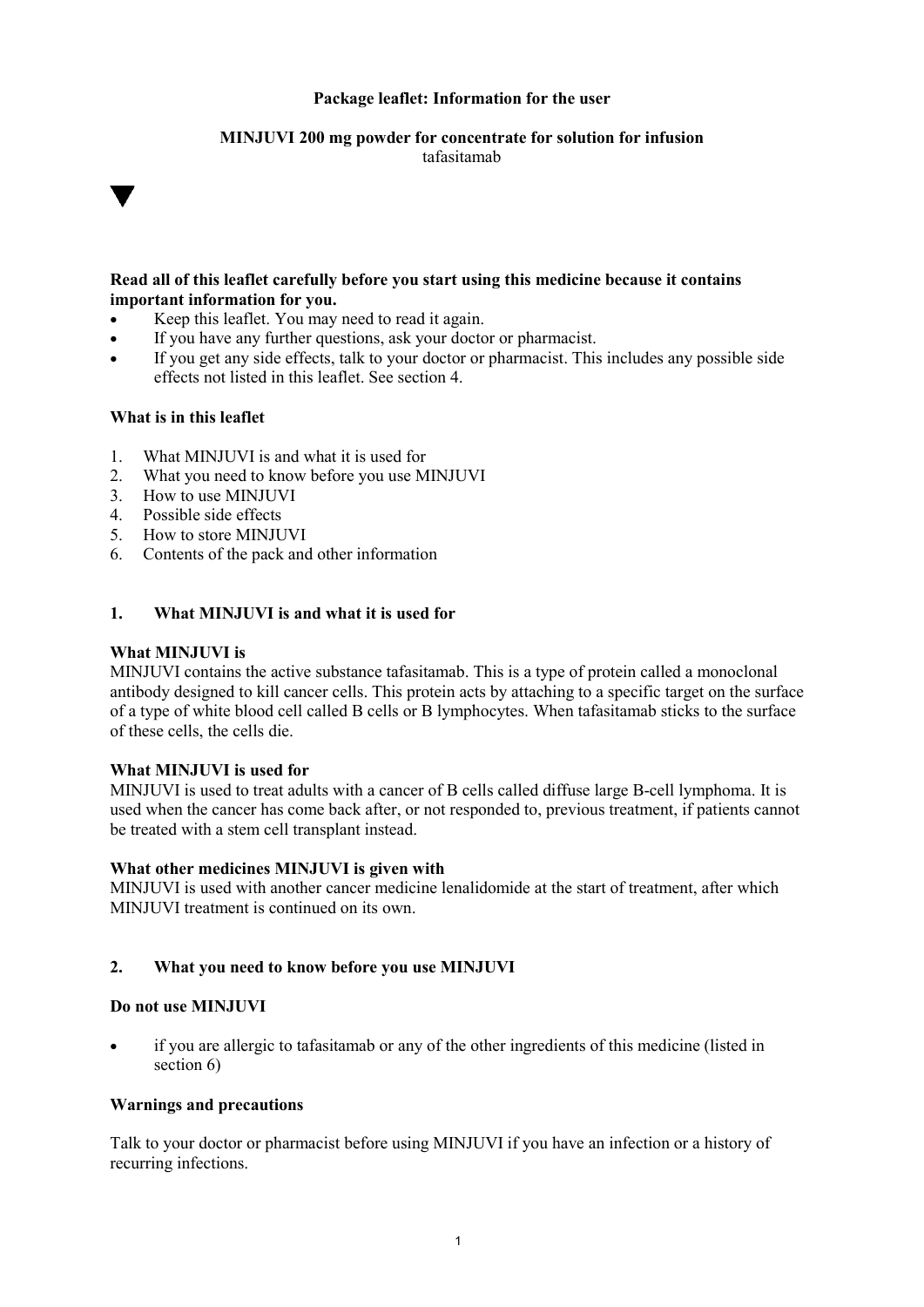You might notice the following during treatment with MINJUVI:

## • **Infusion-related reactions**

Infusion-related reactions may occur most frequently during the first infusion. Your doctor will monitor you for infusion-related reactions during your infusion of MINJUVI. Inform your doctor immediately if you have reactions such as fever, chills, flushing, rash or breathing difficulties within 24 hours of infusion.

Your doctor will give you treatment before each infusion to reduce the risk of infusion-related reactions. If you do not have reactions, your doctor may decide that you do not need these medicines with later infusions.

## • **Reduced number of blood cells**

Treatment with MINJUVI can severely reduce the number of some types of blood cells in your body, such as white blood cells called neutrophils, platelets and red blood cells. Tell your doctor immediately if you have fever of 38  $\degree$ C or above, or any signs of bruising or bleeding, as these may be signs of such a reduction.

Your doctor will check your blood cell counts throughout treatment and before starting each treatment cycle.

### • **Infections**

Serious infections, including infections that can cause death, can occur during and following MINJUVI treatment. Tell your doctor if you notice signs of an infection, such as fever of 38 °C or above, chills, cough or pain on urination.

## • **Tumour lysis syndrome**

Some people may develop unusually high levels of some substances (such as potassium and uric acid) in the blood caused by the fast breakdown of cancer cells during treatment. This is called tumour lysis syndrome. Tell your doctor if you have symptoms such as nausea, vomiting, lack of appetite or fatigue, dark urine, decreased urine or side or back pain, muscle cramps, numbness, or heart palpitations. Your doctor may give you treatment before each infusion to reduce the risk of tumour lysis syndrome and perform blood tests to check you for tumour lysis syndrome.

Tell your doctor immediately if you notice any of these problems.

## **Children and adolescents**

MINJUVI is not recommended in children and adolescents under 18 years, as there is no information about the use in this age group.

### **Other medicines and MINJUVI**

Tell your doctor or pharmacist if you are using, have recently used or might use any other medicines.

The use of live vaccines during treatment with tafasitamab is not recommended.

## **Pregnancy and breast-feeding**

If you are pregnant or breast-feeding, think you may be pregnant or are planning to have a baby, ask your doctor or pharmacist for advice before taking this medicine.

## • **Contraception**

Use of effective contraception during treatment with MINJUVI and for at least 3 months after end of treatment is recommended for women of childbearing potential.

### • **Pregnancy**

Do not use MINJUVI during pregnancy and if you are of childbearing potential not using contraception. Pregnancy must be ruled out before treatment. Tell your doctor immediately if you become pregnant or think you may be pregnant during treatment with MINJUVI.

MINJUVI is given with lenalidomide for up to 12 cycles. **Lenalidomide can harm the unborn baby and must not be used during pregnancy and in women of childbearing potential**,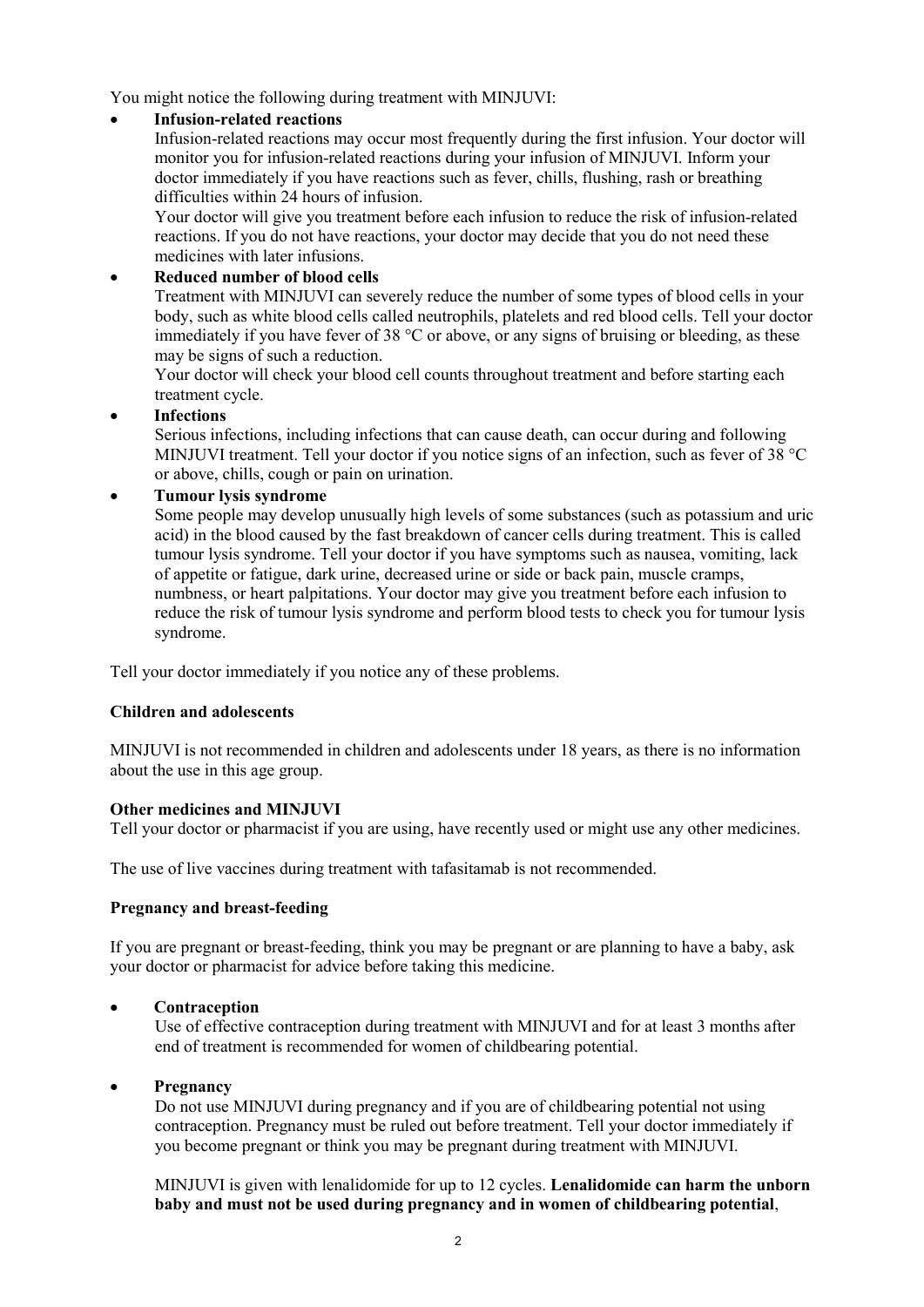unless all of the conditions of the lenalidomide pregnancy prevention programme are met. Your doctor will provide you with more information and recommendations.

## • **Breast-feeding**

Do not breast-feed during treatment with MINJUVI until at least 3 months after the last dose. It is not known whether tafasitamab passes into breast milk.

### **Driving and using machines**

MINJUVI has no or negligible influence on the ability to drive and use machines. However, fatigue has been reported in patients taking tafasitamab and this should be taken into account when driving or using machines.

### **MINJUVI contains sodium**

This medicine contains 37.0 mg sodium (main component of cooking/table salt) in each dose of 5 vials (the dose of a patient weighing 83 kg). This is equivalent to 1.85% of the recommended maximum daily dietary intake of sodium for an adult.

## **3. How to use MINJUVI**

A doctor experienced in treating cancer will supervise your treatment. MINJUVI will be given into one of your veins via infusion (drip). During and after the infusion, you will be checked regularly for infusion-related side effects.

MINJUVI will be given to you in cycles of 28 days. The dose you get is based on your weight and will be worked out by your doctor.

The recommended dose is 12 mg tafasitamab per kilogram body weight. This is given as an infusion into a vein according to the following schedule:

- Cycle 1: infusion on day 1, 4, 8, 15 and 22 of the cycle
- Cycles 2 and 3: infusion on day 1, 8, 15 and 22 of each cycle
- Cycle 4 and after: infusion on day 1 and 15 of each cycle

In addition, your doctor will prescribe you to take lenalidomide capsules for up to twelve cycles. The recommended starting dose of lenalidomide is 25 mg daily on days 1 to 21 of each cycle. The doctor adjusts the starting dose and subsequent dosing if needed.

After a maximum of twelve cycles of combination therapy, treatment with lenalidomide is stopped. Treatment cycles with MINJUVI alone are then continued until the disease gets worse or you develop unacceptable side effects.

### **If you have been given more MINJUVI than you should**

Because the medicine is given in hospital under a doctor's supervision, this is unlikely. Tell your doctor if you think you may have been given too much MINJUVI.

If you have any further questions on the use of this medicine, ask your doctor or pharmacist.

### **4. Possible side effects**

Like all medicines, this medicine can cause side effects, although not everybody gets them.

**Contact your doctor or nurse immediately** if you notice any of the following serious side effects – you may need urgent medical treatment. These may be new symptoms or a change in your current symptoms.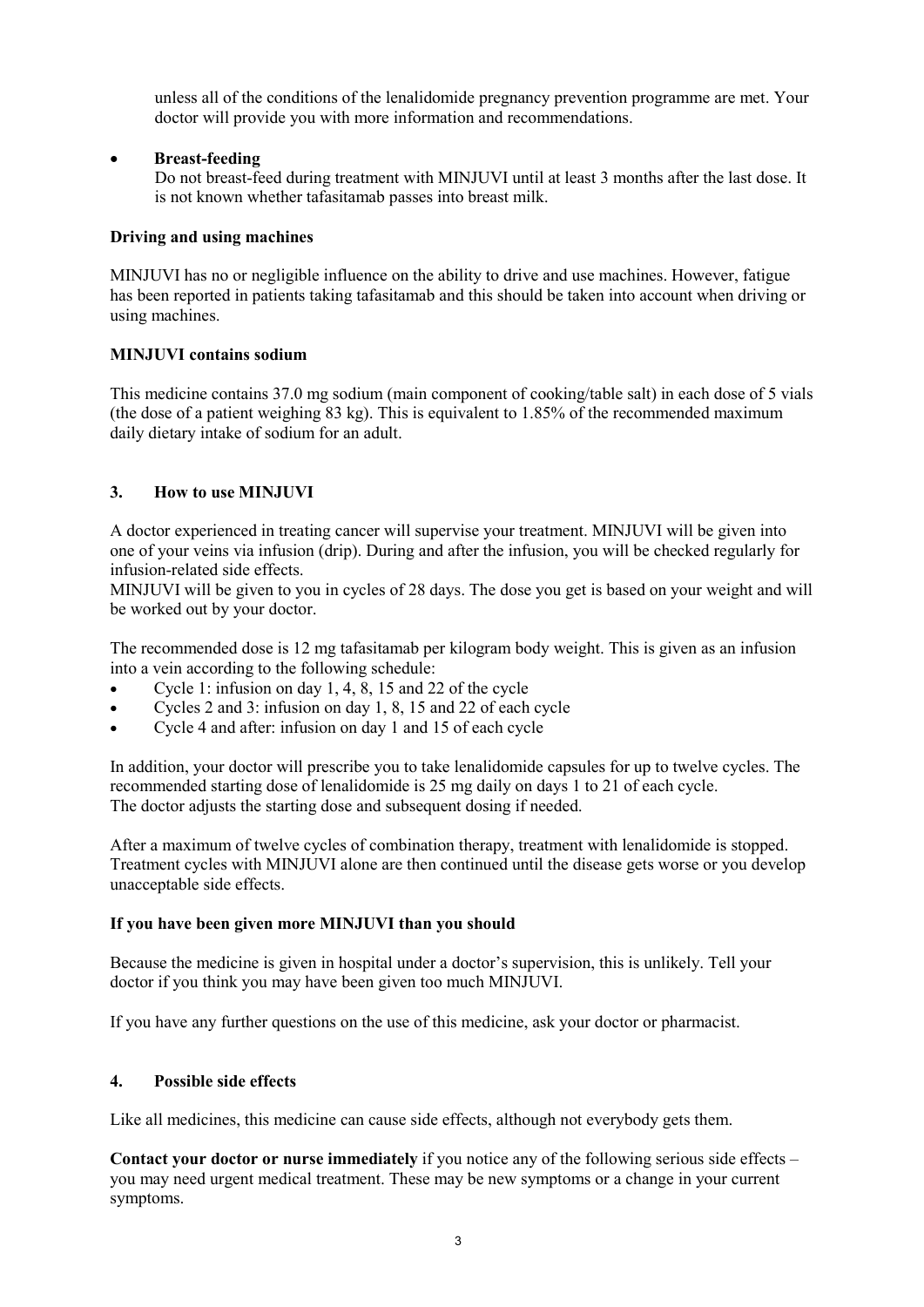- serious infections, possible symptoms: fever, chills, sore throat, cough, shortness of breath, nausea, vomiting, diarrhoea. These could be particularly significant if you have been told you have a low level of white blood cells called neutrophils.
- pneumonia (lung infection)
- sepsis (infection within the bloodstream)

# **Other side effects**

Tell your doctor or nurse if you notice any of the following side effects:

**Very common** (may affect more than 1 in 10 people)

- reduced number of blood cells
	- white blood cells, especially a type called neutrophils; possible symptoms: fever of  $38 \text{ °C}$ or above, or any symptoms of an infection
	- platelets; possible symptoms: unusual bruising or bleeding without or on only minor injury
	- red blood cells; possible symptoms: pale skin or lips, tiredness, shortness of breath
- bacterial, viral or fungal infections, such as respiratory tract infections, bronchitis, lung inflammation, urinary tract infections
- rash
- low blood potassium level in tests
- muscle cramps
- back pain
- swelling of arms and/or legs due to build-up of fluid
- weakness, tiredness, feeling generally unwell
- fever
- diarrhoea
- constipation
- abdominal pain
- nausea
- vomiting
- cough
- shortness of breath
- decreased appetite

**Common** (may affect up to 1 in 10 people)

- worsening of breathing difficulties caused by narrowed lung airways called chronic obstructive pulmonary disease (COPD)
- headache
- abnormal sensation of the skin, such as tingling, prickling, numbness
- itching
- redness of skin
- infusion-related reactions These reactions may occur during infusion of MINJUVI or within 24 hours after infusion. Possible symptoms are fever, chills, flushing or breathing difficulties.
- altered sense of taste
- hair loss
- abnormal sweating
- pain in arms and legs
- muscle and joint pain
- decreased weight
- nasal congestion
- inflammation of the membranes lining organs such as the mouth
- lack of certain white blood cells called lymphocytes in blood tests
- a problem with the immune system called hypogammaglobulinaemia
- in blood tests, low blood level of
	- calcium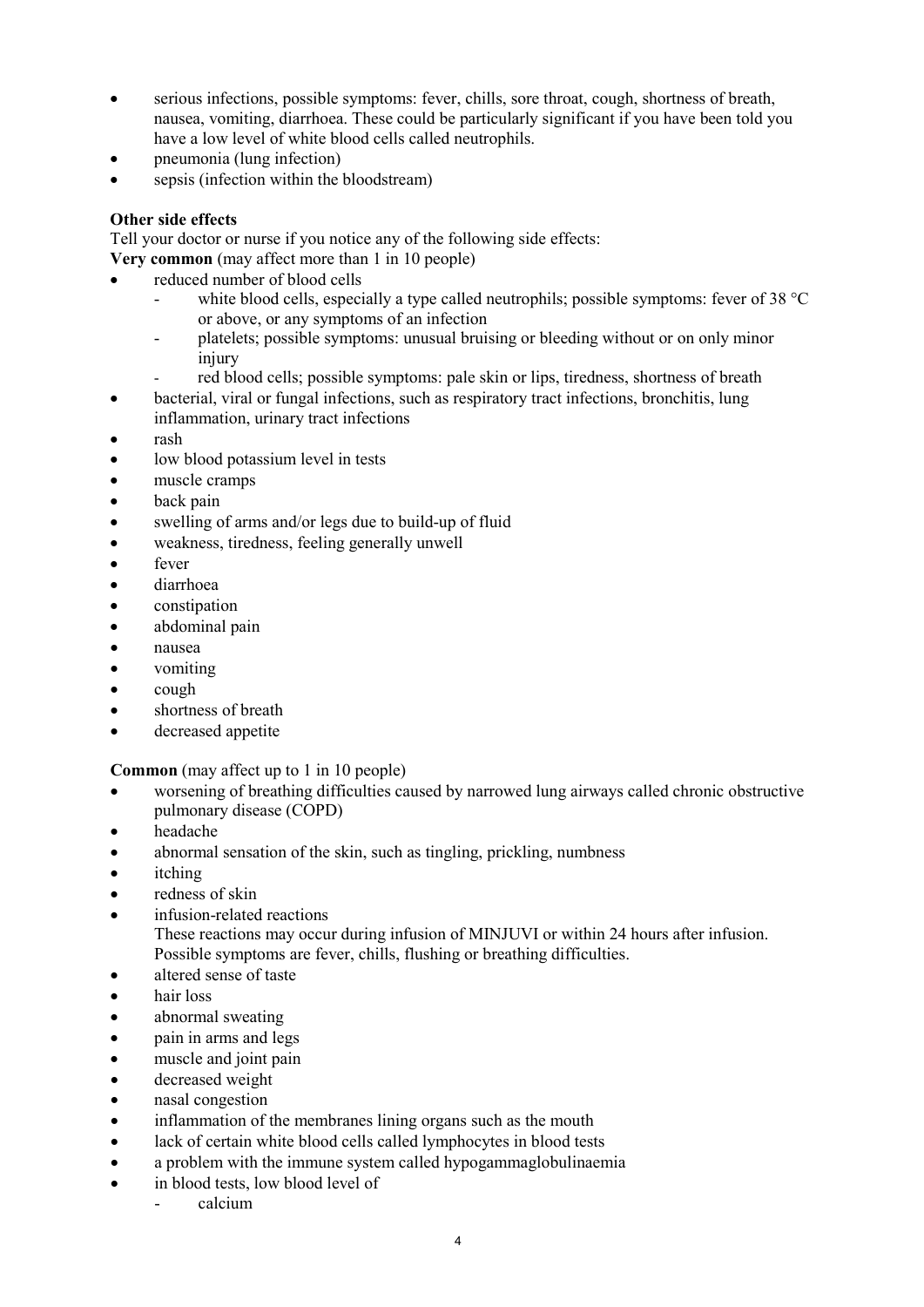- magnesium
- in blood tests, increased blood level of
	- C-reactive protein, which could be the result of inflammation or infection
	- creatinine, a breakdown product from muscle tissue
	- liver enzymes: gamma-glutamyltransferase, transaminases
	- bilirubin, a yellow breakdown substance of the blood pigment
- a skin cancer called basal cell carcinoma

### **Reporting of side effects**

If you get any side effects, talk to your doctor or pharmacist. This includes any possible side effects not listed in this leaflet. You can also report side effects directly via the national reporting system:

### **United Kingdom**

#### Yellow Card Scheme

Website: www.mhra.gov.uk/yellowcard or search for MHRA Yellow Card in the Google Play or Apple App Store

By reporting side effects you can help provide more information on the safety of this medicine.

## **5. How to store MINJUVI**

Keep this medicine out of the sight and reach of children.

Do not use this medicine after the expiry date which is stated on the vial label and carton after EXP. The expiry date refers to the last day of that month.

Store in a refrigerator  $(2 \degree C - 8 \degree C)$ .

Keep the vial in the outer carton in order to protect from light.

Any unused medicine or waste material should be disposed of in accordance with local requirements.

## **6. Contents of the pack and other information**

### **What MINJUVI contains**

- The active substance is tafasitamab. One vial contains 200 mg of tafasitamab. After reconstitution each mL of solution contains 40 mg of tafasitamab.
- The other ingredients are sodium citrate dihydrate, citric acid monohydrate, trehalose dihydrate, polysorbate 20 (see section 2 "MINJUVI contains sodium").

### **What MINJUVI looks like and contents of the pack**

MINJUVI is a powder for concentrate for solution for infusion. It is a white to slightly yellowish lyophilised powder in a clear glass vial with a rubber stopper, aluminium seal and plastic flip-off cap. Each carton contains 1 vial.

## **Marketing Authorisation Holder**

Incyte Biosciences UK Ltd First Floor Q1, The Square, Randalls Way, Leatherhead KT22 7TW, United Kingdom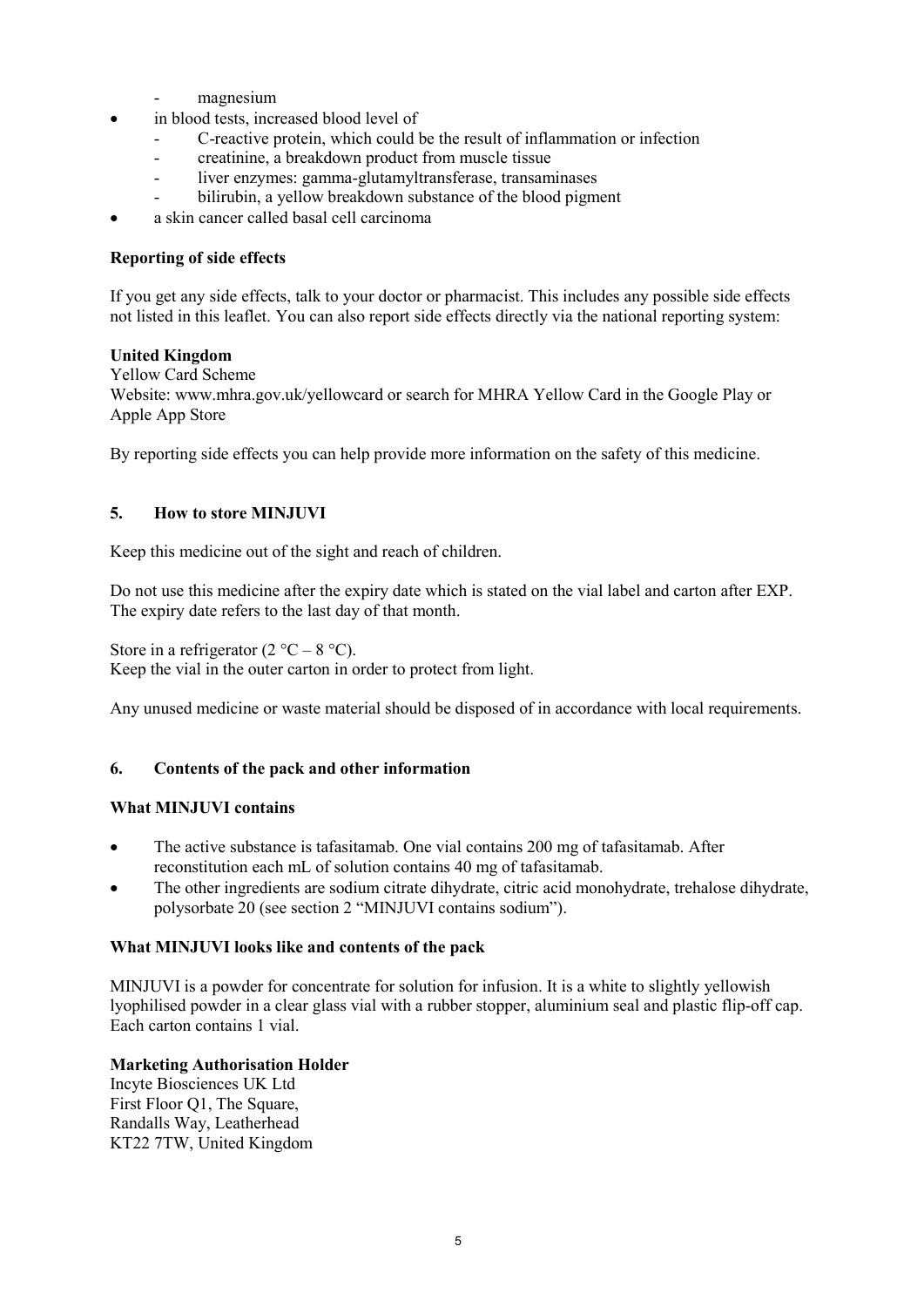# **Manufacturer**

Incyte Biosciences Distribution B.V. Paasheuvelweg 25 1105 BP Amsterdam **Netherlands** 

## **This leaflet was last revised in 01/2022**.

This medicine has been given 'conditional approval'. This means that there is more evidence to come about this medicine.

The Medicines and Healthcare products Regulatory Agency (MHRA) will review new information on this medicine at least every year and this leaflet will be updated as necessary.

### **Other sources of information**

Detailed information on this medicine is available on the Medicines and Healthcare products Regulatory Agency (MHRA) web site: www.mhra.gov.uk

------------------------------------------------------------------------------------------------------------------------

### **The following information is intended for healthcare professionals only:**

MINJUVI is provided in sterile, preservative-free single-use vials. MINJUVI should be reconstituted and diluted prior to intravenous infusion. Use appropriate aseptic technique for reconstitution and dilution.

### **Instructions for reconstitution**

- Determine the dose of tafasitamab based on patient weight by multiplying 12 mg by the patient weight (kg). Then calculate the number of tafasitamab vials needed (each vial contains 200 mg tafasitamab).
- Using a sterile syringe, gently add 5.0 mL sterile water for injections into each MINJUVI vial. Direct the stream toward the walls of each vial and not directly on the lyophilised powder.
- Gently swirl the reconstituted vial(s) to aid the dissolution of the lyophilised powder. Do not shake or swirl vigorously. Do not remove the contents until all of the solids have been completely dissolved. The lyophilised powder should dissolve within 5 minutes.
- The reconstituted solution should appear as a colourless to slightly yellow solution. Before proceeding, ensure there is no particulate matter or discolouration by inspecting visually. If the solution is cloudy, discoloured or contains visible particles, discard the vial(s).

### **Instructions for dilution**

- An infusion bag containing 250 mL sodium chloride 9 mg/mL  $(0.9\%)$  solution for injection should be used.
- Calculate the total volume of the 40 mg/mL reconstituted tafasitamab solution needed. Withdraw a volume equal to this from the infusion bag and discard the withdrawn volume.
- Withdraw the total calculated volume (mL) of reconstituted tafasitamab solution from the vial(s) and slowly add to the sodium chloride 9 mg/mL (0.9%) infusion bag. Discard any unused portion of tafasitamab remaining in the vial.
- The final concentration of the diluted solution should be between 2 mg/mL to 8 mg/mL of tafasitamab.
- Gently mix the intravenous bag by slowly inverting the bag. Do not shake.

## **Method of administration**

- For the first infusion of cycle 1, the intravenous infusion rate should be 70 mL/h for the first 30 minutes. Afterwards, increase the rate to complete the first infusion within a 2.5-hour period.
- All subsequent infusions should be administered within a 1.5 to 2-hour period.
- Do not co-administer other medicines through the same infusion line.